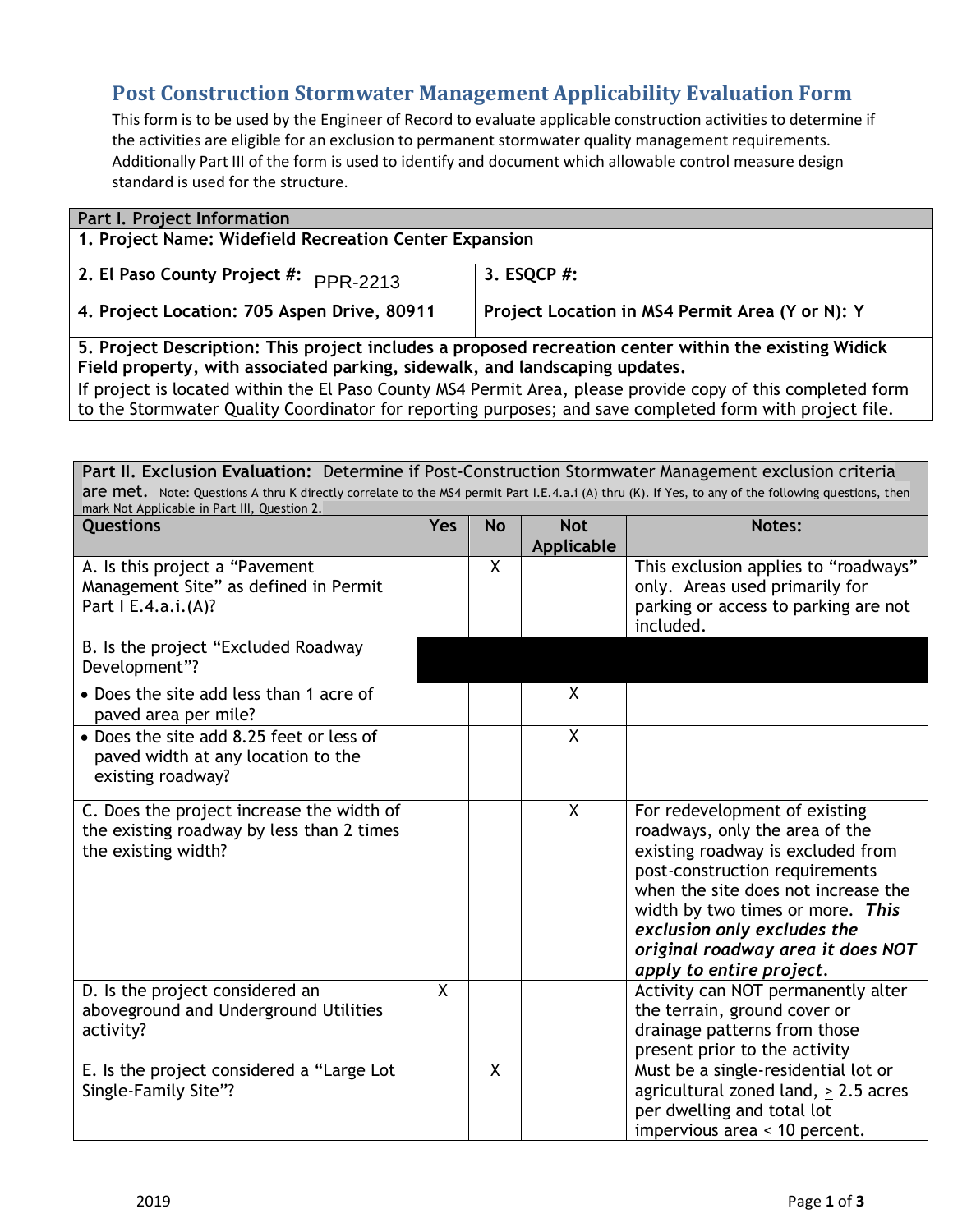| Questions (cont'd)                                                                                                                                                                                                                                             | <b>Yes</b> | <b>No</b>    | <b>Not</b><br>Applicable | <b>Notes</b>                                                                                                                                                                                                                                                                |
|----------------------------------------------------------------------------------------------------------------------------------------------------------------------------------------------------------------------------------------------------------------|------------|--------------|--------------------------|-----------------------------------------------------------------------------------------------------------------------------------------------------------------------------------------------------------------------------------------------------------------------------|
| F. Do Non-Residential or Non-Commercial<br>Infiltration Conditions exist?<br>Post-development surface conditions do not result in<br>concentrated stormwater flow or surface water discharge<br>during an 80 <sup>th</sup> percentile stormwater runoff event. |            | $\mathsf{X}$ |                          | Exclusion does not apply to<br>residential or commercial sites for<br>buildings.<br>A site specific study is required and<br>must show: rainfall and soil<br>conditions; allowable slopes; surface<br>conditions; and ratios of<br>imperviousness area to pervious<br>area. |
| G. Is the project land disturbance to<br>Undeveloped Land where undeveloped<br>land remains undeveloped following the<br>activity?                                                                                                                             |            | X            |                          | Project must be on land with no<br>human made structures such as<br>buildings or pavement.                                                                                                                                                                                  |
| H. Is the project a Stream Stabilization<br>Site?                                                                                                                                                                                                              |            | X            |                          | Standalone stream stabilization<br>projects are excluded.                                                                                                                                                                                                                   |
| I. Is the project a bike or pedestrian trail?                                                                                                                                                                                                                  |            | $\mathsf{X}$ |                          | Bike lanes for roadways are not<br>included in this exclusion, but may<br>qualify if part of larger roadway<br>activity is excluded in A, B or C<br>above.                                                                                                                  |
| J. Is the project Oil and Gas Exploration?                                                                                                                                                                                                                     |            | X            |                          | Activities and facilities associated<br>with oil and gas exploration are<br>excluded.                                                                                                                                                                                       |
| K. Is the project in a County Growth Area?                                                                                                                                                                                                                     |            |              |                          | Note, El Paso County does not apply<br>this exclusion.<br>All Applicable Construction Activity in El Paso<br>County must comply the Post-Construction<br>Stormwater Management criteria.                                                                                    |

| Part III. Post Construction (Permanent) Stormwater Control Determination                               |     |           |  |  |
|--------------------------------------------------------------------------------------------------------|-----|-----------|--|--|
| <b>Questions</b>                                                                                       | Yes | <b>No</b> |  |  |
| 1. Is project an Applicable Construction Activity?                                                     |     |           |  |  |
| 2. Do any of the Exclusions (A-K in Part II) apply?                                                    |     |           |  |  |
| If the project is an Applicable Construction Activity and no Exclusions apply then Post-Construction   |     |           |  |  |
| (Permanent) Stormwater Management is required.                                                         |     |           |  |  |
| Complete the applicable sections of Part IV below and then coordinate signatures for form and place in |     |           |  |  |

project file. If the project is not an Applicable Construction Activity, or Exclusion(s) apply then Post-Construction (Permanent) Stormwater Management is NOT required. Coordinate signatures for form and place in project

file.